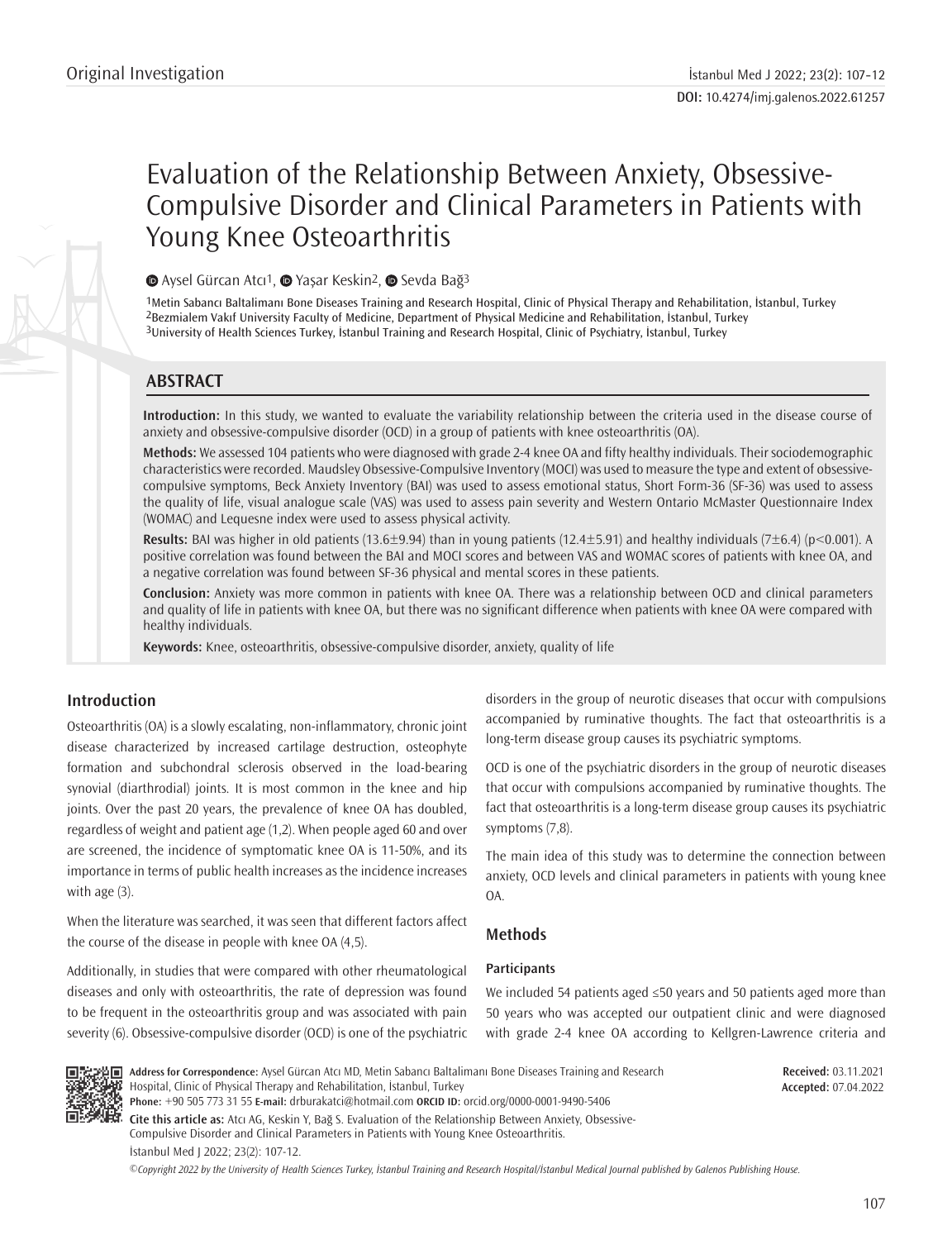50 healthy individuals as the control group. Age, gender and body mass index (BMI) were recorded. The diagnosis of knee OA was made according to the American College of Rheumatology (ACR) criteria. Patients were evaluated radiologically using the criteria of the Kellgren-Lawrence Radiographic Scale (KLRS) evaluation system (9). Radiographs (X-rays) were taken while standing and putting pressure on the knee, and anterior-posterior and lateral knee X-rays were examined.

Patients with knee OA according to the ACR criteria without any abnormal results in complete blood count, blood biochemistry, erythrocyte sedimentation rate and urine tests, did not have a neurological or psychiatric disease, did not use any anxiolytic and antidepressant drugs, did not suffer from chronic alcohol consumption and did not have clinical findings of multi-organ failure, such as liver and kidney failure, were included in the study. Patients with previous knee surgery, with a history of trauma and those with rheumatic findings in previous examinations were excluded from the study. All study group patients were diagnosed with knee OA 6 months before the study or earlier. The study was explained to the patients in our study and their consent was obtained written consent was taken from the patients. Bezmialem Vakıf University Non-Interventional Clinical Research Ethics Committee approval was received for the study (approval number: 13/234, date: 02.07.2019).

#### **Measurement**

The pain level of the patients is determined according to the visual analog scale (VAS) marker (0: no pain, 10: very severe pain) (10). The Western Ontario and McMaster Universities Osteoarthritis Index (WOMAC) was applied to measure the functional level of the patients and morning stiffness. The WOMAC index consists of three parts and 24 items. Questions in each section receive 1 to 5 points. An increase in the score indicates that the patient's pain, morning stiffness and condition deteriorate (1: none, 2: mild, 3: moderate, 4: severe, and 5: very severe).

The Lequesne index was used to evaluate pain, especially at night, morning stiffness, pain when walking, pain when getting up from an armless chair, maximum walking distance, and activities of daily living (climbing up and down stairs, squatting, and walking, uneven ground) (2). Scores were interpreted as follows: 1-4 points, mild (grade 1); 5-7 points, intermediate (grade 2); 8-10 points, severe (grade 3); 11-13 points, very severe (grade 4) and  $\geq 14$  points, extremely severe (grade 5).

Short Form-36 (SF-36) was used to assess the patients' quality of life and health status. Developed by Ware in 1987, SF-36 includes 36 statements and two main sections (physical and mental dimensions) that evaluate eight concepts: physical function, physical role restriction, pain, vitality/ fatigue, social function, emotional role restriction, mental. health and perceived general health. The scores of each sub-dimension and two main dimensions in the scale range from 0 to 100 (11). SF-36 scores positively, and higher scores indicate a higher quality of life. The Turkish version of the SF-36 was applied to patients with both OA and chronic low back pain and was found to be valid and reliable (12). The Physical Component Score (PCS) with the scores of the first four subscales and the Mental Component Score with the scores of the last four subscales were

calculated to facilitate the association of the scale with many findings. data from the general population and a special calculation method (13). Thus, physical and mental quality of life scores were obtained.

Beck Anxiety Inventory (BAI) was determined to determine anxiety levels in the study group. BAI is a marker designed by Beck et al. (14). It is used to determine the anxiety level of people. It consists of 21 questions scored between 0 and 3. Ulusoy et al. (15) determined his Turkish proficiency with his work. In this scale, 0-7 points indicate very little, 5-8 points less, 16-25 points moderate and 26-63 points severe level.

The Maudsley Obsessive-Compulsive Inventory (MOCI) is designed to define obsessive-compulsive indications for both healthy and psychiatric persons. It consists of four subscales: checking, washing, doubt and slowness. A fifth subscale, "rumination", has been added to the adapted version. The calculated scores range from 0 to 37 points, and high scores indicate more obsessive-compulsive indications (16). Erol and Savasır (17) adapted the inventory to Turkish.

#### **Statistical Analysis**

Statistics were Performed Using IBM SPSS for Windows, Version 22.0 (IBM) (Corporation, Armonk, NY, USA). The continuous variables used in the study were evaluated with the Shapiro-Wilk test normality test in terms of conformance to the normal distribution. In particular, the mean and standard deviations of the data were determined. The Kruskal-Wallis test was used to determine the differences between each group for continuous variables, and the Bonferroni corrected Mann-Whitney U test was applied as post hoc for comparisons among the groups with significant differences. Chi-square test or Fisher's exact test was used to compare the categorical variables. The relationship with each other was evaluated by Spearman's rho correlation coefficient. A p-value of <0.05 was considered statistically significant.

## **Results**

A total of 154 cases were included in the study. The clinical and sociodemographic characteristics of patients with knee OA and patients in the control group are presented in Table 1. There was no difference among KLRS scores in patients with knee OA. There was no difference in BMI between young knee OA, old knee OA and without knee OA individuals (p=0.342).

There was a significant difference in the WOMAC and Lequesne knee total scores between the groups, but no difference was found between young and old patients with knee OA ( $p=0.33$  and  $p=0.75$ , respectively). Although the BAI score was higher in elderly patients with OA (13.6±9.94) compared with young patients with OA (12.4±5.91) and control group patients  $(7\pm6.4)$ , the overall anxiety level was higher in patients with knee OA compared with the control group (p<0.001). Both PCS and MCS of SF-36 were similar between both knee OA groups and lower compared with the control group ( $p=0.18$  and  $p=0.34$ , respectively). However, similar results were obtained for mental health in all groups. In young patients with knee OA, the effect on physical roles was more prominent (p=0.04). There was no statistically significant difference in the total and subgroup MOCI scores between the groups (Table 1).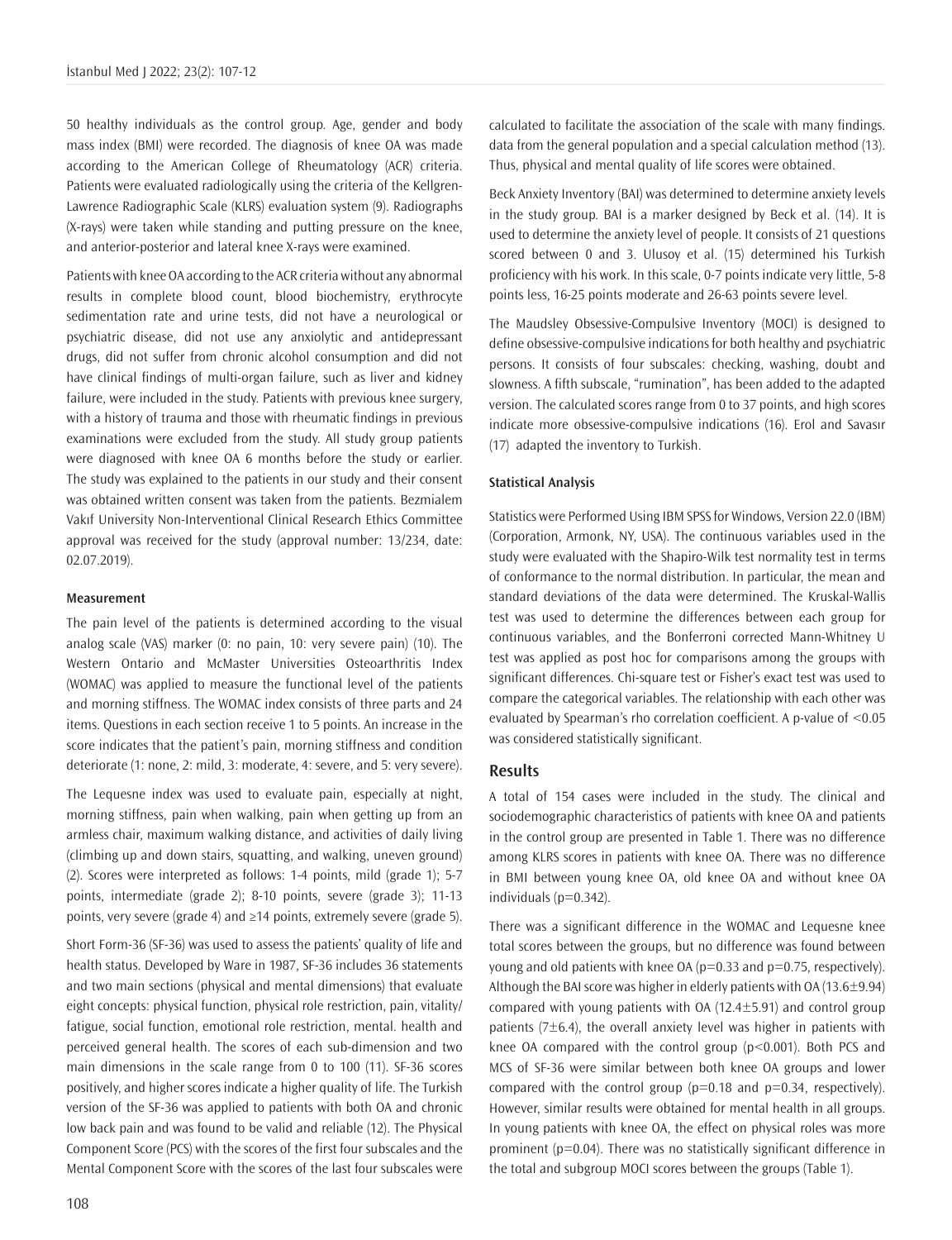| Table 1. Descriptive and analytical data of the groups |                          |                          |                                  |                  |                                    |                           |         |
|--------------------------------------------------------|--------------------------|--------------------------|----------------------------------|------------------|------------------------------------|---------------------------|---------|
|                                                        | Normal $(n=50)$          |                          | Young knee osteoarthritis (n=54) |                  | Elderly knee osteoarthritis (n=50) |                           |         |
|                                                        | (Mean $\pm$ SD)          | Median (IQR)             | (Mean $\pm$ SD)                  | Median (IQR)     | (Mean $\pm$ SD)                    | Median (IQR)              | p       |
| Age, years                                             | $42.26 \pm 5.18$         | 43 (39-46)               | 43.17±5.34                       | 45 $(40-47)$ *   | $60.36 \pm 5.61$                   | $61(55-64)^{§}$           | < 0.001 |
| BMI (kg/m <sup>2</sup> )                               | 29.13±5.45               | $30(24-33)$              | $30.22 \pm 5.92$                 | 29 (26-35)       | 31.25±5.15                         | $31(27-35)$               | 0.212   |
| Gender (n, %), females                                 | 37(74)                   |                          | 53 (98)                          |                  | 39 (78)                            |                           | 0.002   |
| Radiological scoring (KLRS)                            |                          |                          |                                  |                  |                                    |                           |         |
| The right knee                                         | $\overline{\phantom{a}}$ | $\overline{\phantom{a}}$ | $2.9 \pm 0.52$                   | $3(3-3)$         | $2.8 \pm 0.51$                     | $3(3-3)$                  | 0.768   |
| The left knee                                          | $\overline{\phantom{a}}$ | $\overline{a}$           | $2.9 \pm 0.46$                   | $3(3-3)$         | $2.9 \pm 0.52$                     | $3(3-3)$                  | 0.897   |
| VAS                                                    | $\overline{\phantom{a}}$ | $\overline{\phantom{a}}$ | $6.9 \pm 2.06$                   | $7(5-9)$         | $6.2 \pm 1.67$                     | $6(5-7)$                  | 0.116   |
| <b>WOMAC</b>                                           | 4±4.94                   | $2(0-5)$                 | 44.4±21.66                       | 45 (26-62)*      | 38.6±20.4                          | 36 $(24-54)^{5}$          | < 0.001 |
| Lequesne knee total                                    | $1.8 + 1.97$             | $1(0-3)$                 | 16.4±11.26                       | $14(8-23)$       | 10.9±4.35                          | $12(7-14)$                | < 0.001 |
| <b>SF-36</b>                                           |                          |                          |                                  |                  |                                    |                           |         |
| Physical functioning                                   | 87.7±18.19               | 95 (85-100)              | $48.2 \pm 20.9$                  | 45 (35-65)*      | 41.1±23.17                         | 40 $(25-60)$ <sup>§</sup> | < 0.001 |
| Role-physical                                          | 86.7±30.86               | 100 (100-100)            | $19.2 \pm 30.55$                 | $0(0-33)^{*}$    | 36.7±42.19                         | $17(0-67)^{5}$            | < 0.001 |
| Role-emotional                                         | 74±37.67                 | $100(33-100)$            | 38.2±45.97                       | $0(0-100)^{*}$   | 54±44.61                           | $67(0-100)$ §             | < 0.001 |
| Vitality                                               | 57.1±19.25               | 55 (45-75)               | 43.1±19.94                       | 45 (30-50)       | 47.8±19.57                         | 48 $(35-60)$ <sup>§</sup> | 0.002   |
| Mental health                                          | 68.6±14.77               | 68 (60-80)               | $61 \pm 18.82$                   | $60(48-76)$      | $62.1 \pm 16.43$                   | 56 (48-72)                | 0.052   |
| Social functioning                                     | $81 \pm 20.55$           | 88 (75-100)              | 54.1±26.24                       | 50 $(38-75)^*$   | $61.6 \pm 25.4$                    | $50(50-75)^{5}$           | < 0.001 |
| Bodily pain                                            | 82±15.38                 | 90 (78-90)               | 40±19.74                         | 45 (30-55)*      | 44.1±25.17                         | 43 (33-68) <sup>§</sup>   | < 0.001 |
| General health                                         | $66.9 \pm 14.46$         | 70 (55-75)               | $50.1 \pm 19.52$                 | 52 $(35-65)^*$   | $55.2 \pm 18.4$                    | 55 (40-65)§               | < 0.001 |
| Physical component<br>summary score                    | 76.4±17.58               | $80(61-91)$              | 37.4±20.63                       | 33 $(20-55)^*$   | $45.2 \pm 24.42$                   | 42 $(25-64)$ <sup>§</sup> | < 0.001 |
| Mental component<br>summary score                      | 74.6±11.3                | $77(66-83)$              | 51.3±15.29                       | 52 $(38-62)^{*}$ | 55.8±16.89                         | 57 (44-65) <sup>§</sup>   | < 0.001 |
| BAI                                                    | 7±6.4                    | $6(3-9)$                 | $12.4 \pm 5.91$                  | $12(8-16)^{*}$   | 13.6±9.94                          | $12(5-18)^{5}$            | < 0.001 |
| <b>MOCI</b>                                            |                          |                          |                                  |                  |                                    |                           |         |
| Checking                                               | 2±1.55                   | $2(1-3)$                 | $2.7 \pm 2.1$                    | $3(1-4)$         | $2.9 \pm 2.13$                     | $3(1-4)$                  | 0.146   |
| Washing                                                | $4.3 \pm 2.17$           | $4(2-6)$                 | $4.7 \pm 2.53$                   | $4(3-7)$         | $4.5 \pm 2.66$                     | $4(3-6)$                  | 0.766   |
| Slowness                                               | $1.9 \pm 1.4$            | $2(1-3)$                 | $2.6 \pm 1.71$                   | $3(1-4)$         | $2.5 \pm 1.84$                     | $2(1-4)$                  | 0.117   |
| Doubling                                               | $3.2 \pm 1.36$           | $3(2-4)$                 | $3.5 \pm 1.61$                   | $4(3-4)$         | $3.1 \pm 1.6$                      | $3(2-4)$                  | 0.328   |
| Rumination                                             | $2.7 \pm 2.01$           | $3(1-4)$                 | $3.6 \pm 2.37$                   | $4(2-6)$         | $3.2 \pm 2.36$                     | $3(1-5)$                  | 0.115   |
| Total                                                  | 12.7±5.37                | $12(9-16)$               | 14.8±6.97                        | $15(9-21)$       | $13.9 \pm 7.67$                    | $14(7-19)$                | 0.257   |

**Table 1. Descriptive and analytical data of the groups**

 $\degree$ p<0.01 young knee osteoarthritis vs normal group, <sup>§</sup>: p<0.01 elderly knee osteoarthritis vs normal group, SD: Standard deviation, IQR: Interquartile range, OA: Osteoarthritis, BMI: Body mass index, KLRS: Kellgren-Lawrence Radiographic Scale, VAS: Visuel analog scale, WOMAC: Western Ontario and McMasters University Osteoarthritis Index, SF-36: Short Form-36, BAI: Beck Anxiety Inventory, MOCI: Maudsley Obsessional-Compulsive Inventory

There was a positive correlation between the BAI and VAS  $(r=0.27,$  $p=0.004$ ) and WOMAC ( $r=0.278$ ,  $p=0.004$ ) scores of patients with knee OA (p=0.004). There was a negative correlation between the BAI and SF-36's PCS (r=-0.375, p<0.001) and MCS (r=-0.455, p<0.001) scores, while there was no correlation between the BAI and Lequesne knee total score. There was a positive correlation between the MOCI total score and Lequesne knee total score ( $r=0.199$ ,  $p=0.044$ ), VAS ( $r=0.235$ ,  $p=0.016$ ) and WOMAC (r=0.306, p=0.002) scores of patients with knee OA, and there was a negative correlation between the MOCI total score and SF-36 PCS (r=-0.384, p<0.001) and MCS (r=-0.542, p<0.001) scores (Table 2).

The checking, washing, slowness and rumination subgroups and total scores of MOCI were higher in both young and old patients with knee OA. Only the doubting subgroup score was higher in the control and young knee OA groups (Figure 1, 2).

#### **Discussion**

In our study, we investigated the relationship between anxiety and disease markers in patients with knee OA. The quality of life level of the study group with knee OA was significantly lower than that of the control group (except for the mental health subgroup) in our study. However, BAI scores of the knee OA group were significantly higher than those of the control group. When the MOCI scores of each group were compared, no significant difference was found. A positive correlation was found between BAI and MOCI scores and VAS and WOMAC scores in the knee OA group. There was also a negative correlation between the BAI and MOCI and SF-36 scores.

Knee pain is very common in societies and the most common cause is knee OA. The main reason for its increased incidence is increased life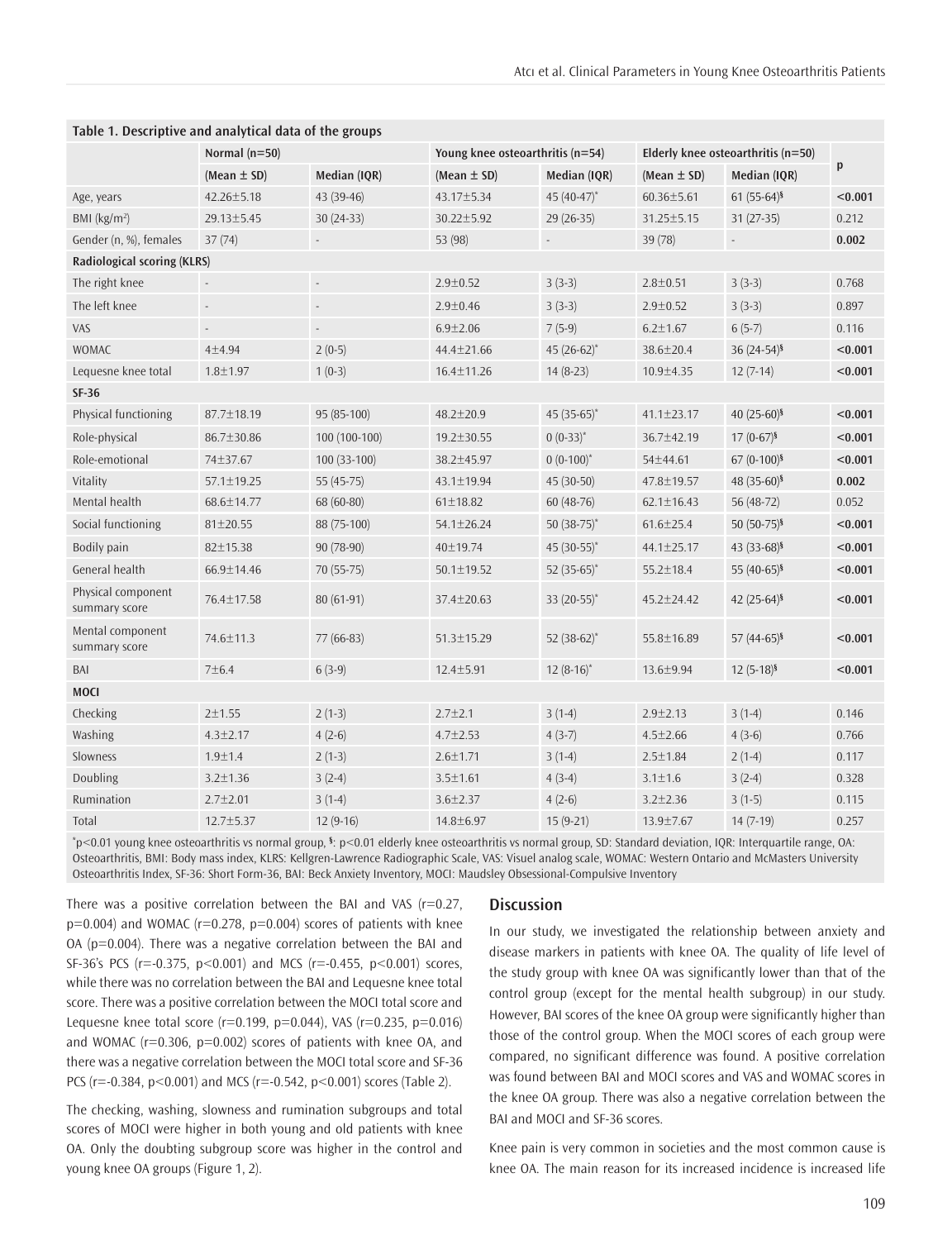|                   | <b>VAS</b> |       | <b>WOMAC</b> |         | Lequesne knee total |       | SF-36 PCS |         | SF-36 MCS    |         |
|-------------------|------------|-------|--------------|---------|---------------------|-------|-----------|---------|--------------|---------|
|                   |            | p     | r            | p       | r                   | p     | r         | p       | $\mathbf{r}$ | p       |
| <b>BAI</b> score  | 0.278      | 0.004 | 0.278        | 0.004   | 0.098               | 0.323 | $-0.375$  | < 0.001 | $-0.455$     | < 0.001 |
| <b>MOCI</b> score |            |       |              |         |                     |       |           |         |              |         |
| Checking          | 0.233      | 0.017 | 0.317        | 0.001   | 0.157               | 0.112 | $-0.297$  | 0.002   | $-0.498$     | < 0.001 |
| Washing           | 0.128      | 0.196 | 0.214        | 0.029   | 0.187               | 0.059 | $-0.378$  | < 0.001 | $-0.439$     | < 0.001 |
| Slowness          | 0.127      | 0.198 | 0.272        | 0.005   | 0.151               | 0.127 | $-0.223$  | 0.023   | $-0.448$     | < 0.001 |
| Doubting          | 0.202      | 0.039 | 0.185        | 0.06    | 0.087               | 0.383 | $-0.256$  | 0.009   | $-0.377$     | < 0.001 |
| Rumination        | 0.252      | 0.01  | 0.373        | < 0.001 | 0.267               | 0.006 | $-0.428$  | < 0.001 | $-0.562$     | < 0.001 |
| Total             | 0.235      | 0.016 | 0.306        | 0.002   | 0.199               | 0.044 | $-0.384$  | < 0.001 | $-0.542$     | < 0.001 |

**Table 2. Correlation analysis of Maudsley Obsessional-Compulsive Inventory and Beck Anxiety Inventory with VAS, WOMAC, Lequesne knee total, SF-36 physical component summary score and mental component summary score in patients with gonarthrosis**

VAS: Visuel analog scale, WOMAC: Western Ontario and McMasters University Osteoarthritis Index, BAI: Beck Anxiety Inventory, SF-36: Short Form-36, PCS: Physical Component Summary Score, MCS: Mental Component Summary Score, MOCI: Maudsley Obsessional-Compulsive Inventory



**Figure 1.** Maudsley Obsessional-Compulsive Inventory subscales distribution according to the group



**Figure 2.** Boxplot of Maudsley Obsessional-Compulsive Inventory total score according to the group OCI: Obsessional-Compulsive Inventory

expectancy, sedentary life, and increased weight gain, especially due to inactivity. Osteoarthritis, which can be seen not only in old age but also in middle age, causes socioeconomic losses. The constant paininduced inactivity of these cases both triggers weight gain and enters a vicious circle by increasing the limitations of movement and leading to psychosocial regressions. In many studies in the literature, it has been shown that patients with knee OA have psychological problems due to limited daily activities, socioeconomic problems, and inability to participate in social life comfortably (6,18-21).

The loss of mobility and pain in patients with knee OA can cause mental deterioration, or can mental deterioration in these patients cause pain and decreased mobility in patients? Some studies recommend considering psychiatric evaluations for patients with OA because the prevalence of anxiety in these groups is high, thereby affecting the treatment process (22). Many studies in the literature have shown the two-way relationship of psychiatric disorders such as depression and anxiety with chronic pain. While depression is the most common psychiatric disease in all chronic pain cases, the most common mental symptom is anxiety. Although anxiety can increase the perception of pain, the pain itself can also cause anxiety (23-25).

Unlike the depression, anxiety can begin before the onset of pain in chronically painful patients. This makes the link between anxiety pain stronger than the link between depression and pain in a painful patient  $(26, 27)$ .

In a study examining patients with arthritis types other than OA, symptoms of depression and anxiety were shown to be associated with reduced mobility, pain, and treatment success (27). In this study, we evaluated the anxiety levels of young and elderly patients with knee OA and compared the findings with healthy individuals, the effect of anxiety on quality of life and the possible effect of OCD in patients with chronic knee OA. Anxiety was considered present if patients scored 8 or more on the BAI (28,29). Apart from increasing the feeling of pain, anxiety also negatively affects the quality of life. In this study, patients with knee OA had higher anxiety levels than the control group. There was a positive correlation between anxiety level and the WOMAC OA index. There was also a negative correlation between the patients' BAIs and MOCI scores and the mental and physical components of the SF-36.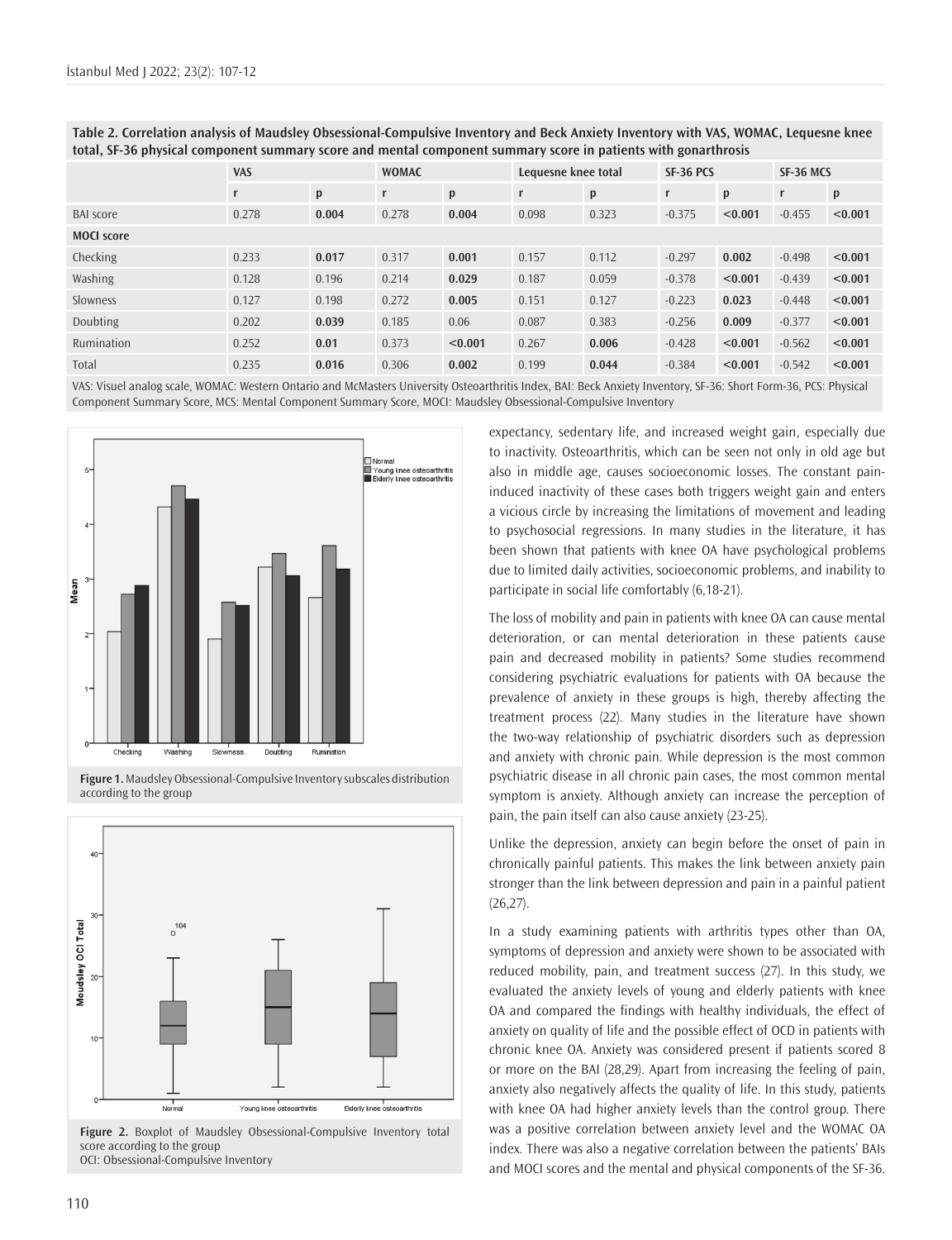Developing fear and increasing anxiety in patients support the fearavoidance model in joint system patients. The fear-avoidance theory is based on the view that a person perceives pain in one of two ways: 1) This means that the more severe the acute pain, the more the patient does not perceive it as a threat. The person faces pain. As a result, patients recover faster. 2) Pain is perceived as threatening and the person exhibits pain-induced maladaptive behaviors such as fear, avoidance, and hypervigilance. This situation increases the functional loss in longterm follow-up and leads to more pain (30). For these reasons, patients' concerns should also be evaluated at the stage of treatment regulation.

In another study conducted with knee patients with OA over 65 years of age, a correlation was found between the proportion of joints in which pain was felt, morning stiffness, disability due to the pain threshold, and well-being. In anxiety and depression disorders, diagnosis and initiation of treatment as soon as possible may increase the response of patients with osteoarthritis to treatment (31).

Among anxiety disorders, especially OCD should be examined. OCD is the fourth most common psychiatric illness (32,33). The prevalence of subclinical OCD is observed as frequently as OCD. Both patients with OCD and patients with subclinical OCD state that their quality of life is impaired (34). Patients with OCD have an increased awareness of paininduced stimuli (35). OCD can be considered an etiological factor in chronic pain (26).

Various questionnaires, such as WOMAC and Lequesne, are used to objectively evaluate the disease stage and treatment in patients with OA (11). In our study, the WOMAC index, in which the patient evaluated himself as multidimensional, showed low scores in the control group and high scores in the patient groups; there was no significant difference between the existing study groups in the study. However, the Lequesne index conducted in the form of interviews showed higher scores in the younger knee OA patient group. In the study by Basaran et al. (11), WOMAC observed that it was more sensitive than Lequesne in evaluating knee OA in Turkish patients and recommended this test to be performed. Scopaz et al. (35) In a study of 182 patients with knee OA, as assessed by WOMAC (self-reported function), high anxiety was associated with poor physical function.

Patient's health status, wishes and expectations reflect his/her personal and sociocultural characteristics; limitations in his/her ability to fulfill these wishes and expectations owing to his/her health status and the patient's response to these limitations and emotional status play a role in determining the health-related quality of life (36-38). SF-36 is one of the most frequently used scales for evaluating the general health status. In this study, PCS and MCS scores of SF-36 were low in both knee OA groups and were similar. In young patients, the effects on both physical and emotional roles were more pronounced, but the mental health results were similar in all groups. A limitation of this study is that the educational status and occupation of patients were not recorded because differences in these characteristics may affect the SF-36 MCS scores.

There is no study in the literature examining the quality of daily life of patients with knee pain and anxiety. However, the correlation between the physical effects of conditions such as anxiety and treatment compliance in these patients has not been examined. For these reasons, we believe that the role of mood changes in such diseases should be investigated more comprehensively.

#### **Study Limitations**

The first limitation of our current study is that it includes the situation during the study period by making an observational study by taking sections that include a certain period in a long-term disease. Another is that the drugs used and other concomitant diseases are not taken into account.

#### **Conclusion**

Anticipating risky situations that may increase the incidence of disease in knee OA diagnosed at a young age and informing the patients about this issue contributes to the preservation of joint health and increase the quality of life in the future. In our study, we found an increase in anxiety in individuals with knee OA. BAI score was higher in elderly patients with OA (13.6 $\pm$ 9.94) compared with young patients with OA (12.4 $\pm$ 5.91) and control group patients  $(7±6.4)$ , the overall anxiety level was higher in patients with knee OA compared with the control group  $(p<0.001)$ . However, in our study, when patients with knee pain were evaluated together with the control group, no significant difference was found between joint function and quality of life. As a result, the relationship between OCD and knee OA can be determined by more comprehensive and detailed studies.

**Ethics Committee Approval:** Bezmialem Vakıf University Non-Interventional Clinical Research Ethics Committee approval was received for the study (approval number: 13/234, date: 02.07.2019).

**Informed Consent:** The study was explained to the patients in our study and their consent was obtained written consent was taken from the patients.

**Peer-review:** Externally and internally peer-reviewed.

**Authorship Contributions:** Surgical and Medical Practices - A.G.A., Y.K.; Concept - A.G.A., Y.K.; Design - A.G.A., Y.K., S.B.; Data Collection or Processing - A.G.A., Y.K.; Analysis or Interpretation - A.G.A., Y.K., S.B.; Literature Search - A.G.A., Y.K., S.B.; Writing - A.G.A., Y.K.

**Conflict of Interest:** No conflict of interest was declared by the authors.

**Financial Disclosure:** The authors declared that this study received no financial support.

## **References**

- 1. Nguyen US, Zhang Y, Zhu Y, Niu J, Zhang B, Felson DT. Increasing prevalence of knee pain and symptomatic knee osteoarthritis: survey and cohort data. Ann Intern Med 2011; 155: 725-32.
- 2. Wallace IJ, Worthington S, Felson DT, Jurmain RD, Wren KT, Maijanen H, et al. Knee osteoarthritis has doubled in prevalence since the mid-20th century. Proc Natl Acad Sci U S A 2017; 114: 9332-6.
- 3. Felson DT, Naimark A, Anderson J, Kazis L, Castelli W, Meenan RF. The prevalence of knee osteoarthritis in the elderly. The Framingham Osteoarthritis Study. Arthritis Rheum 1987; 30: 914-8.